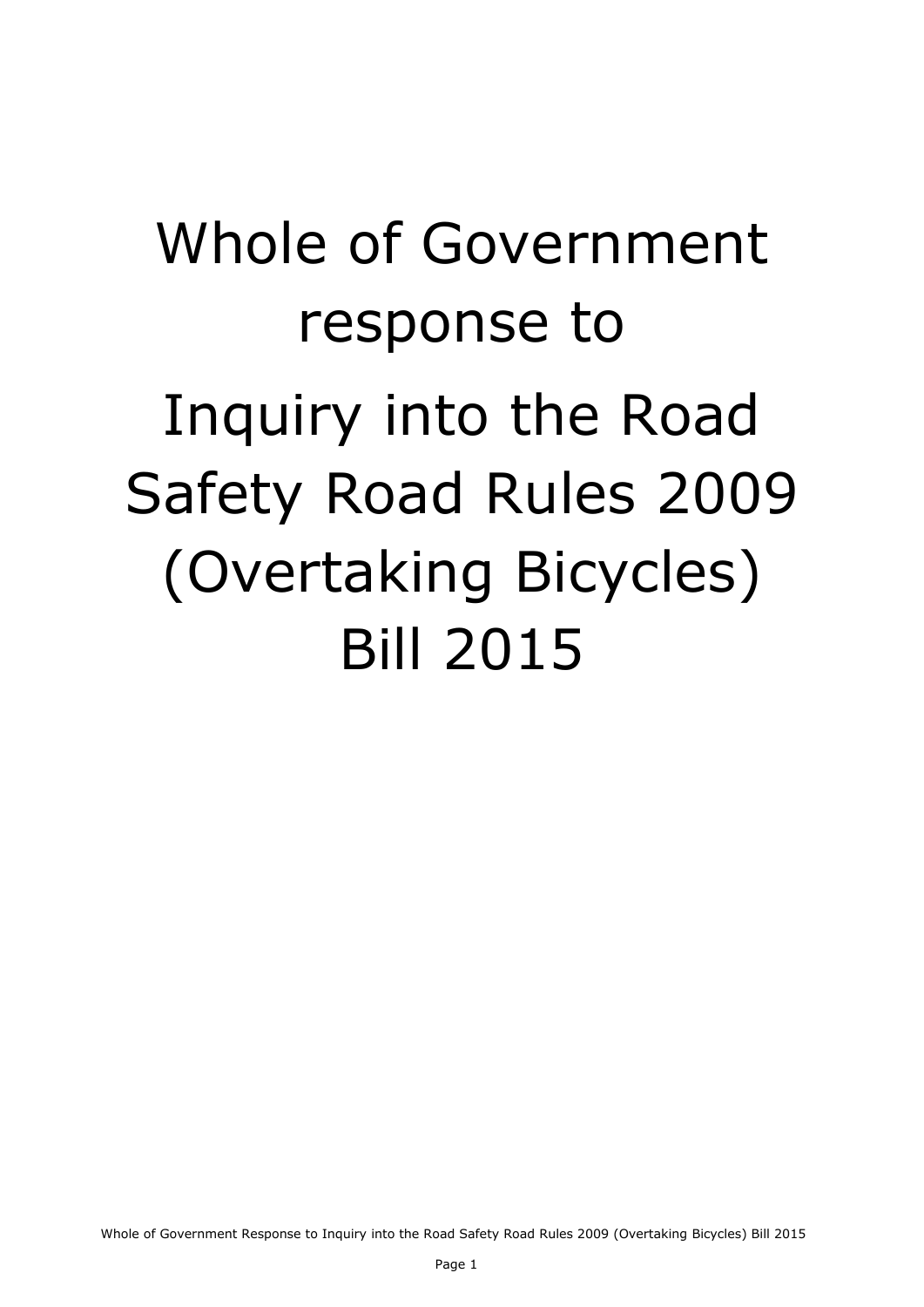# Executive summary

The Victorian Government thanks the members and staff of the Standing Committee on Economy and Infrastructure ('the Committee') Inquiry for their report into the Road Safety Road Rules 2009 (Overtaking Bicycles) Bill 2015 (the Bill). In this response to the Committee's report, the Government has carefully considered each recommendation and the context in which it was made.

The Government will respond to the report's recommendations through a two staged approach which reflects the primary intent of the Bill to reduce the crash rate among cyclists resulting from motorists travelling too close and to promote a 'safe zone' around cyclists. Victoria currently provides advice to motorists that they should leave at least a 1 metre clearance at speeds of up to 60 kms per hour and more in higher speed environments.

**Stage One** comprises a comprehensive year long community education campaign designed to change motorists' behaviours and attitudes towards cyclists. The education campaign will be evaluated to examine the community's response, its preparedness for a rule change and road safety outcomes, crash rates, road user behaviour and perceptions of safety. The education campaign will complement a number of communication efforts to promote safety around cyclists including the Travel Happy – Share the Road and the Cycling Road Rules Review social marketing campaigns.

**Stage Two** comprises a trial of a mandated minimum passing distance for motorists to leave when passing a cyclist. The regulatory response will only be trialled if the community education campaign is ineffective in achieving safety benefits for cyclists, equivalent to those achieved with regulatory overtaking distance changes in comparable jurisdictions.

Victoria's successful history in road safety behaviour change has been characterised by a commitment to community education campaigns, prior to the introduction of regulatory change. The two staged response is consistent with this approach.

The Government supports in principle many of the report's Recommendations, including [Recommendation 4](#page-7-0) which recommends mandating motor vehicles to leave a minimum passing distance of 1 metre ( $\leq 60$  km/h) or 1.5 metre ( $> 60$ km/h). The support of these Recommendations is dependent on the outcome of Stage One, the community education campaign.

There are a number of complex legislative and road safety issues to be considered when weighing the benefits of mandating a minimum passing distance for motorists to leave when passing a cyclist.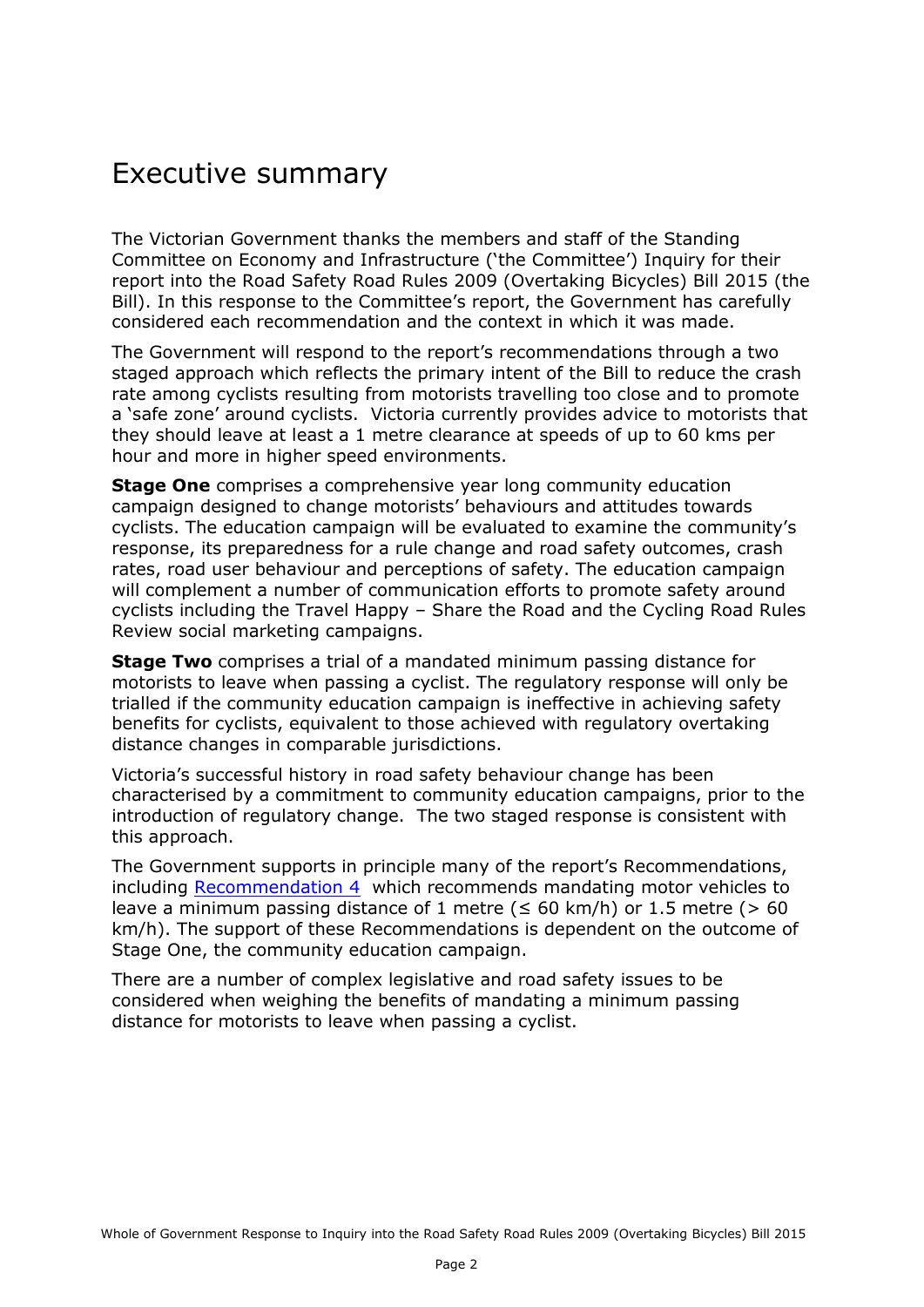If a trial of a mandated distance proceeds, the Government will ask Victoria's road safety partners to convene a Technical Working Group (TWG) to guide the drafting of the trial rules to minimise unintended negative consequences, and maximise safety outcomes for cyclists. The TWG will consider a range of technical and implementation issues to ensure that any changes take into account Victoria's unique traffic and road conditions.

If Stage Two is implemented, the TWG would be asked to examine the value and potential impact of exemptions to the road rules recommended by the Committee, including those allowing drivers to cross a variety of line markings. These exemptions, set out in [Recommendation 8,](#page-9-0) include allowing a motor vehicle to cross centre double-lines in order to pass cyclists and leave a mandated distance. The Government does not support this exemption, which potentially undermines the safety of other road users who may be put at risk of a head-on collision, or any other rule amendments that, when examined, reduce rather than enhance community safety

A number of the recommendations relating to road design and intersections are issues of high importance to the Victorian Government. These are being addressed through increased investment in safe cycling infrastructure. The TWG would need to consider a range of infrastructure related issues including the impact of the rule change at intersections.

The Government acknowledges there has been significant discussion regarding the enforcement of a minimum passing distance and will work closely with Victoria Police to assess the enforcement issues related to potential changes to the road rules. Consideration will be given to the feasibility of deploying technology for enforcement purpose, as recommended in [Recommendation 13.](#page-11-0) However, at this stage, the Government believes that new technology to measure passing distance is best deployed as a tool to support data collection for evaluation purposes.

The Government supports in principle the development of a stakeholder group, as proposed by [Recommendation 17](#page-13-0). Victoria's road safety agencies work collaboratively and engage external road user groups and representatives to ensure that the best community outcomes are achieved. A new stakeholder group would duplicate existing processes.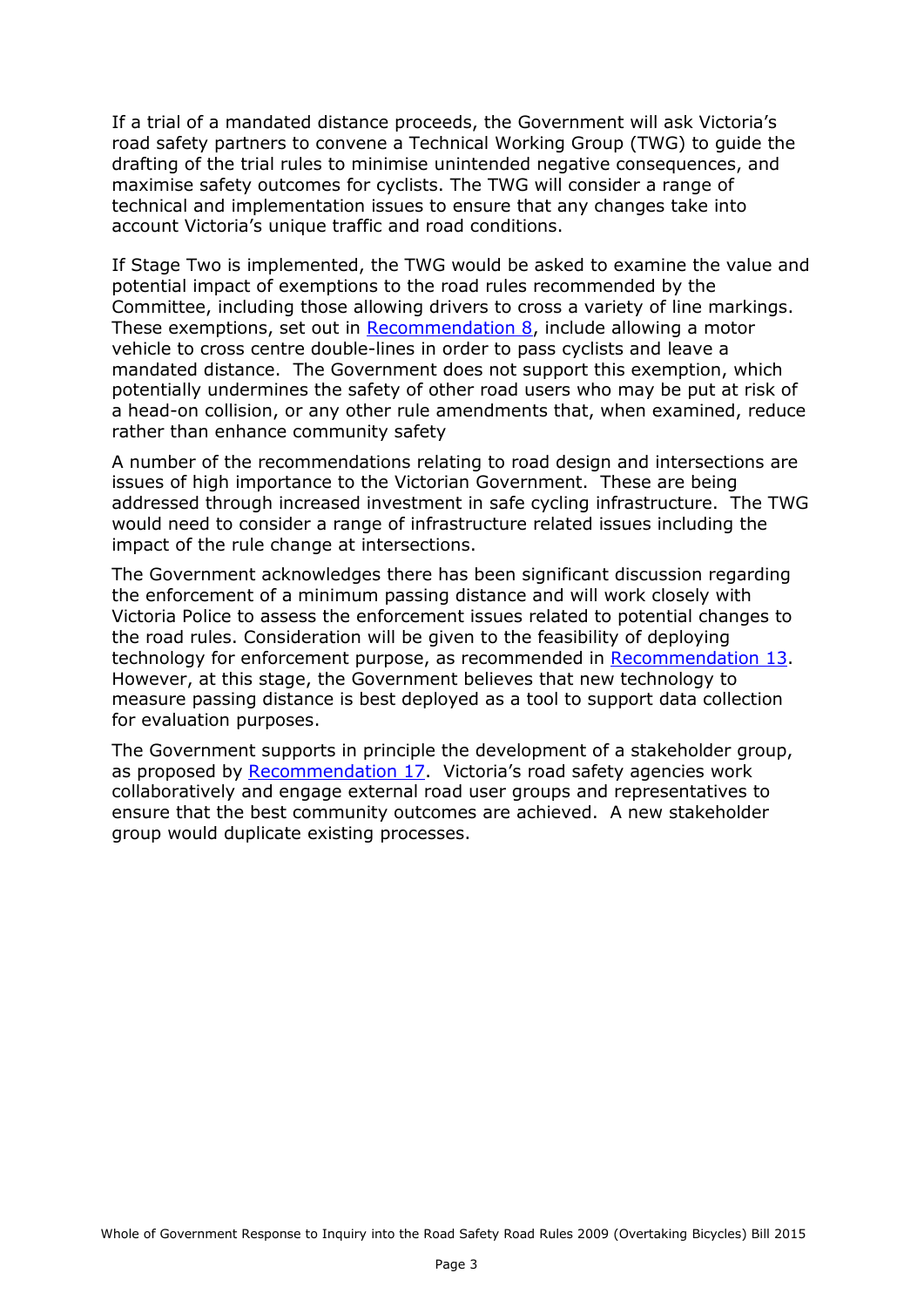# Table of Response to Recommendations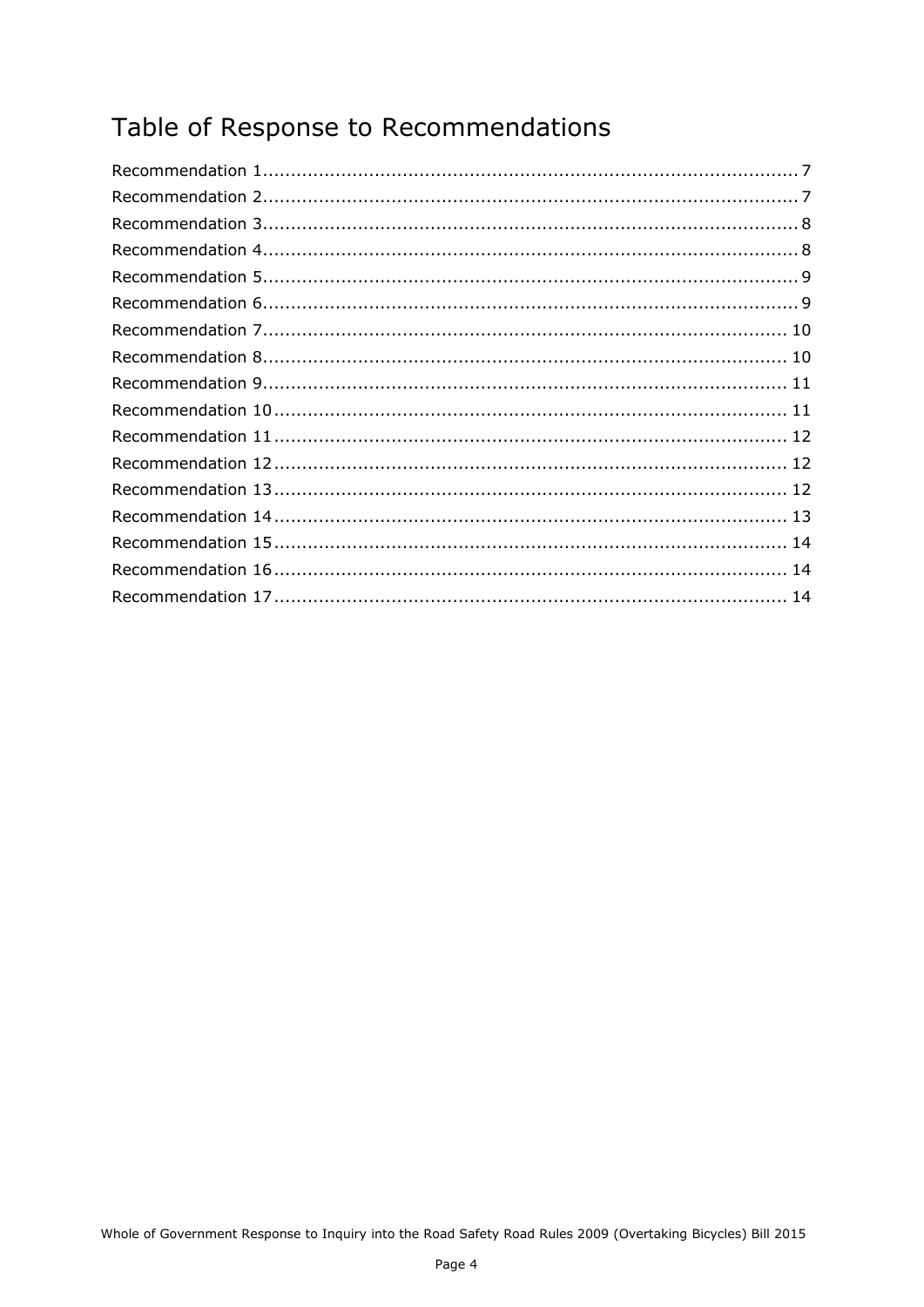# Introduction

The Victorian Government is committed to improving the safety of all road users. As outlined in the *Towards Zero 2016-2020*, Victoria's Road Safety Strategy and Action Plan, Victoria has adopted a 'safe system' approach to road safety, accepting that people will make mistakes but that no one should die because of them. Cycling is a healthy and environmentally friendly mode of transport that can also contribute to reducing congestion.

Cyclists are a vulnerable road user group due to the limited physical protection afforded to them in a crash and therefore require additional protective measures. Victoria currently provides advice to motorists that they should leave at least a 1 metre clearance at speeds of up to 60 kms per hour and more in higher speed environments.

Several Australian jurisdictions are introducing or trialling minimum mandatory passing distances, requiring motorists to maintain a minimum lateral gap when overtaking cyclists. The intent of these laws is to reduce the crash rate among cyclists resulting from motorists travelling too close and to promote the concept of a 'safe zone' around cyclists to compensate for the minimal physical protections afforded to other road users. The rules are also intended to improve the community's perceptions of cycling as a safe transport option.

The Victorian Government has chosen to implement a staged approach to the Committee's recommendations. Stage One includes an education campaign to promote a safe overtaking distance and to assess the preparedness of the community for the introduction of a mandatory minimum passing distance. Stage One will also assess and review the outcomes of the education campaign along with results from trials of mandatory overtaking distances in other jurisdictions. If the level of behaviour change achieved by Stage One is unsatisfactory, Stage Two will deliver a trial and evaluation of a minimum mandated overtaking distance.

# Implementation

| Stage One                              | • Development of a community education campaign with<br>messages for motorists regarding the vulnerability of cyclists<br>and the promotion of safe overtaking distances |
|----------------------------------------|--------------------------------------------------------------------------------------------------------------------------------------------------------------------------|
|                                        | • Collection of baseline data including passing distances, road<br>user attitudes and crash statistics                                                                   |
|                                        | • Review of outcomes from community education campaign                                                                                                                   |
|                                        | • Review of trial results from international and national<br>jurisdictions that have trialled mandatory passing distances                                                |
|                                        | • Assessment of combined outcomes from the above and<br>decision on whether or not to implement Stage Two                                                                |
| Stage Two                              | Trial mandatory minimum passing distances                                                                                                                                |
| (dependent on<br>Stage One<br>outcome) | Evaluate results from trial of mandatory minimum passing<br>distances                                                                                                    |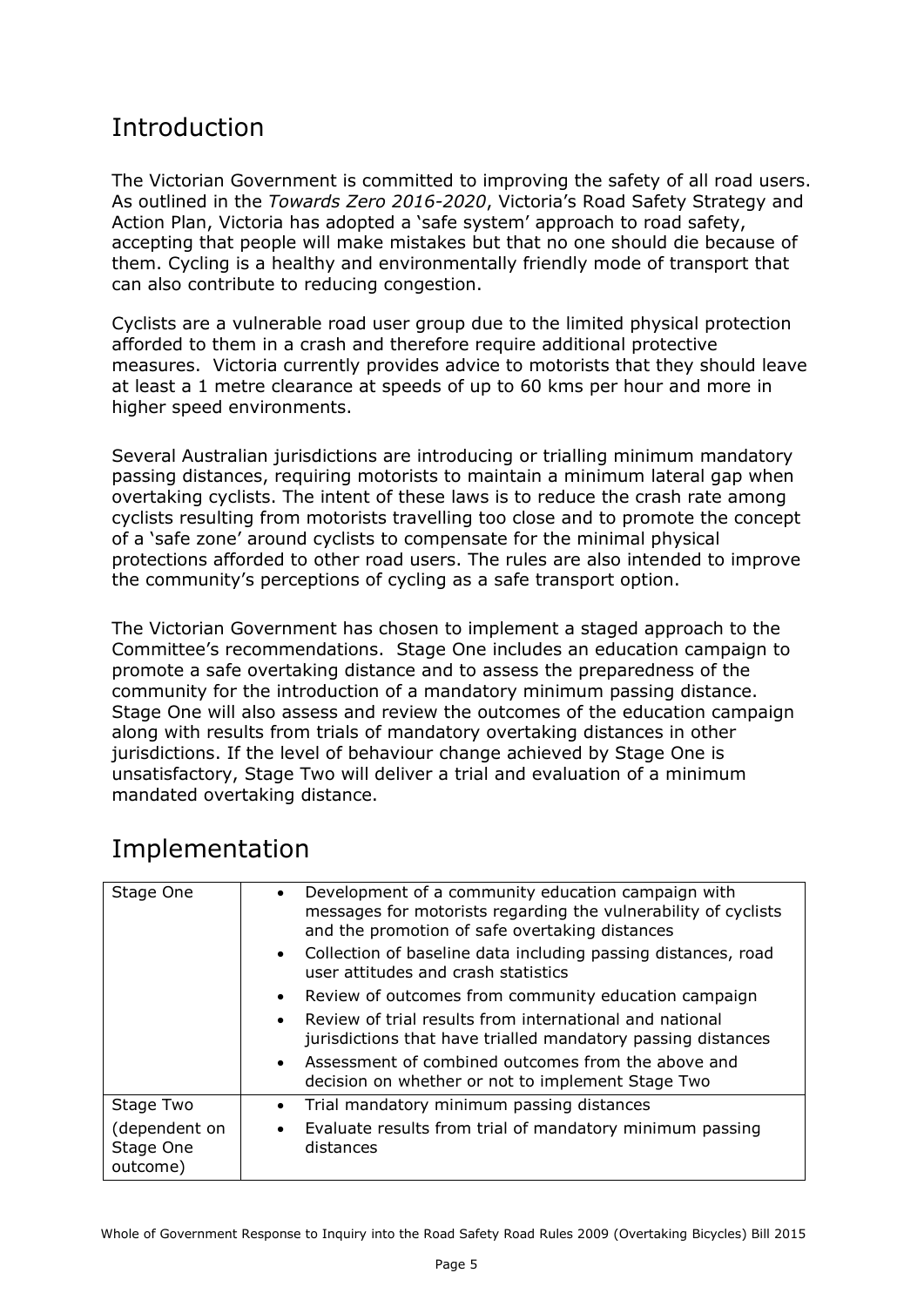# Regulatory mechanism

If Stage Two, the trial of a mandatory minimum lateral distance for motorists to maintain when overtaking cyclists, is introduced, it will be introduced through changes to the Road Safety (Road Rules) Regulations 2009 (Vic) ("Road Rules").

A Technical Working Group (TWG) will be established to review the drafting of rule changes to ensure clarity and reduce the potential for unintended negative consequences, while maximising safety outcomes for cyclists. The TWG will consider a range of technical and implementation issues including key issues identified in the Recommendations including:

- Crossing single continuous centre lines
- Managing impacts in congested space and difficult terrains (e.g. mountainous narrow roads)
- Intersections, particularly CBD or inner urban
- Low speed and congested environments.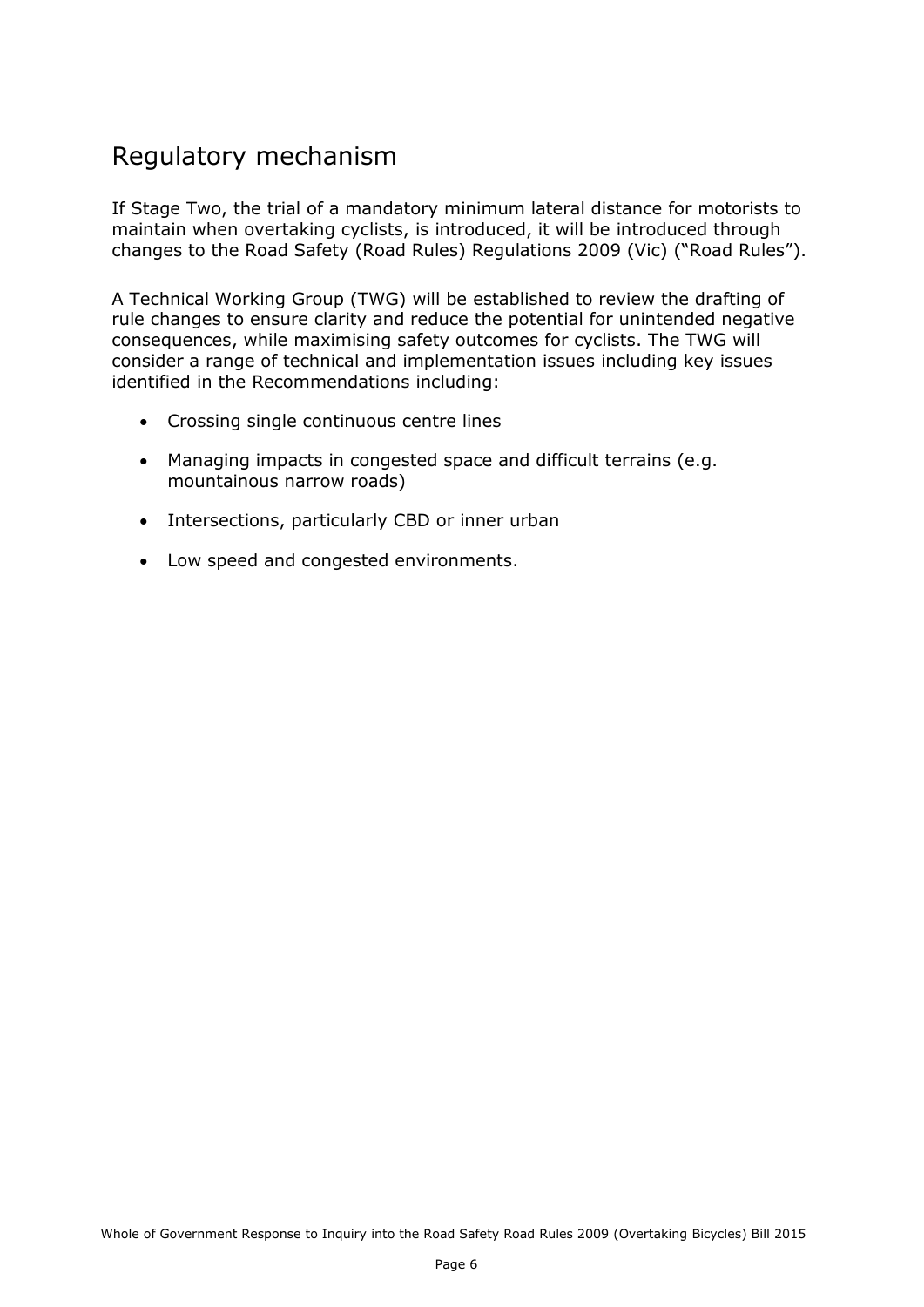# Response to the Recommendations

# <span id="page-6-0"></span>Recommendation 1

That the Legislative Council amend the Overtaking Bicycles Bill so that all references to "overtake" or "overtaking" are replaced by references to "overtake or pass" or "overtaking or passing".

#### **Support in principle**

As defined by the Australian Road Rules, the term 'overtaking', refers only to a specific three step manoeuvre. The Government recognises this is too narrow a definition to achieve the Committee's intent to provide a minimum lateral gap to bicycles when they are travelling in adjacent traffic lanes (including bike lanes).

However, it is the Government's view that applying the term 'passing' may not be the most appropriate means of providing cyclists with a lateral gap from motor vehicles while they travel in an adjacent lane. The government will ask the TWG to review the implications of adopting 'passing' and to consider how the application of the term will impact the integrity of other rules, other road users and circumstances where a motorist is adjacent to a cyclist for purposes other than overtaking.

It is possible that the rule change would trigger a review of the rules relating to designated bicycle lanes. The TWG will need to consider the application of the rule in a range of settings. For example, some local road designs have been modified to provide wider bicycle lanes, by reducing adjacent traffic lanes and therefore rendering it almost impossible for a motorist to provide a 1 metre or 1.5 metre buffer adjacent to the cyclist travelling on the right hand side of a bike lane.

To achieve the Committee's intended change, it may be necessary to introduce exemptions in the road rules to ensure driver and rider 'passing' requirements are differentiated. It will be necessary to resolve these concerns to ensure cyclist safety is supported and for members of Victoria Police to be able to enforce the rule.

# <span id="page-6-1"></span>Recommendation 2

That the Government consider the benefits of introducing mandatory minimum traffic and bicycle lane widths for Victorian roads.

#### **Not Supported**

Mandating the width of bicycle lanes is counter to Victoria's road design principles. The Austroads guidelines accompanied by VicRoads supplementary guidance materials provide best practice advisory widths for bicycle lanes. In newly constructed road environments these widths are applied. In circumstances where an existing road is upgraded or retrofitted with a bicycle lane, achieving adherence to the guidelines may not be possible. In these circumstances, road designers are provided with scope to assess the net safety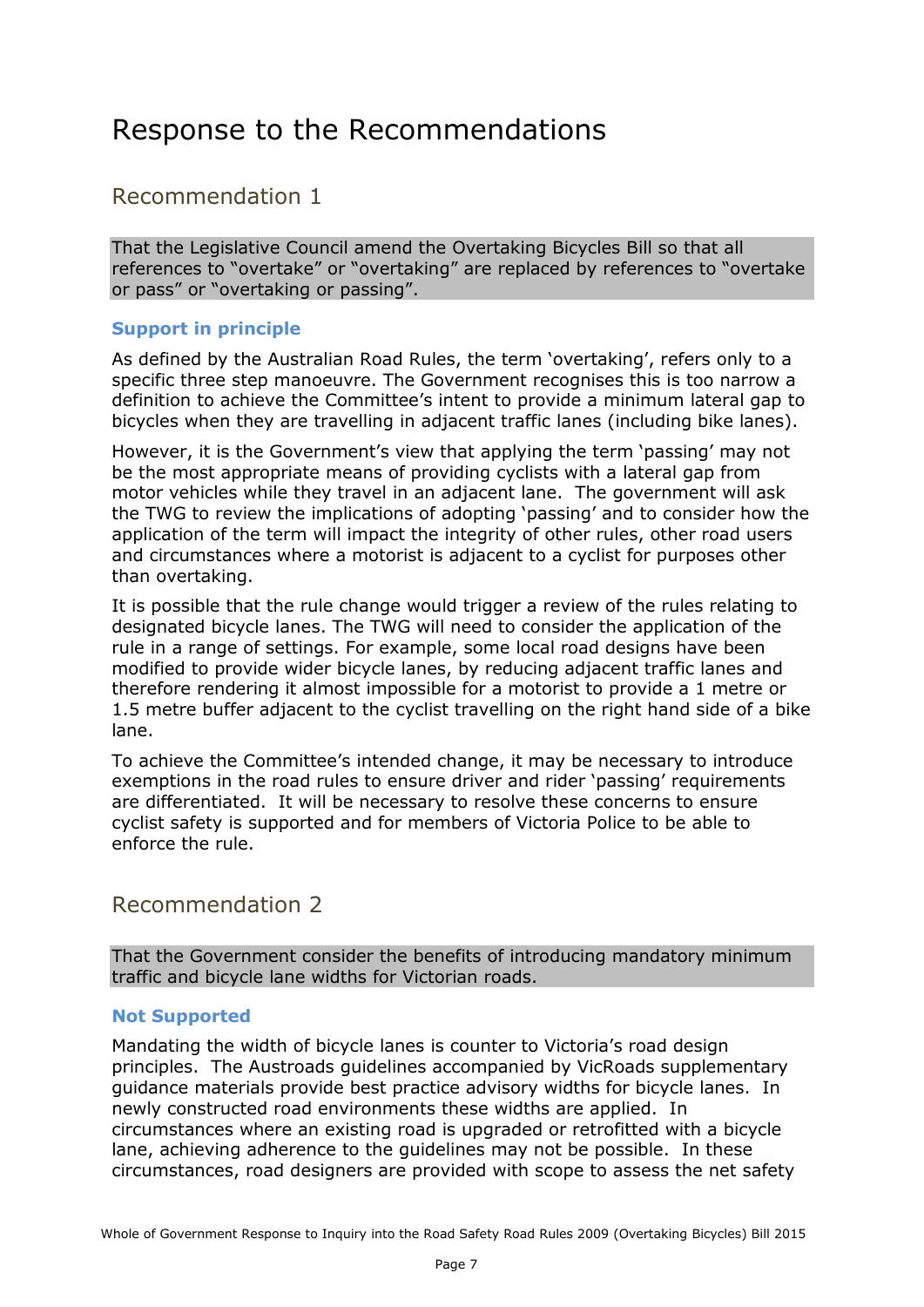benefit of including a bicycle lane that may not meet the best practice widths. This allows designers flexibility to consider other road treatments, alternative cycling routes, or providing a narrower bike lane.

# <span id="page-7-1"></span>Recommendation 3

That the Legislative Council consider amending the Overtaking Bicycles Bill to reduce potential conflicts arising from the interaction of cyclists and vehicles at intersections, particularly intersections with high volumes of bicycles and narrow roads, such as those in Melbourne's central business district.

#### **Support in principle**

In the event that a mandatory minimum passing distance is trialled in Victoria, the application of the rule at intersections, and other congested environments will be considered by the TWG (see [Recommendation 4\)](#page-7-0). The rule would be drafted with the emphasis on improving safety outcomes for cyclists and other road users, including pedestrians.

Victoria's road safety agencies are implementing a range of activities designed to improve cyclist safety, including implementing changes to intersection design, traffic light improvements and speed reduction treatments. Section 3.7.3. (p147) of the Committee's report includes a list of interventions that may assist to reduce conflicts arising from the interaction of cyclists and vehicles at intersections. These suggested interventions would be considered by the TWG in developing responses to reduce conflict.

# <span id="page-7-2"></span>Recommendation 4

<span id="page-7-0"></span>That the Legislative Council support changes to the Road Rules requiring motor vehicles to leave minimum passing distances when passing bicycles of:

- (a) 1 metre in areas with speed limits of 60 kilometres per hour or less
- (b) 1.5 metres in areas with higher speed limits.

#### **Support in principle**

In Stage One of the response to the Committee's recommendation, the Government will implement an education campaign to increase motorists' awareness of safe distances to leave when overtaking a cyclist. Consistent with other significant road safety initiatives, community education is one of the most important aspects of achieving behaviour change and usually precedes a regulatory response. The effectiveness of this campaign will be evaluated in Stage One.

Stage Two of the Government's response to the Committee's report is the implementation of a trial of a mandatory minimum lateral distance that motorists must maintain when overtaking cyclists.

The Government will move to introduce a rule change only after considering the outcomes of trials in other jurisdictions and the impact of the community education campaign. It should be noted that Victoria currently provides advice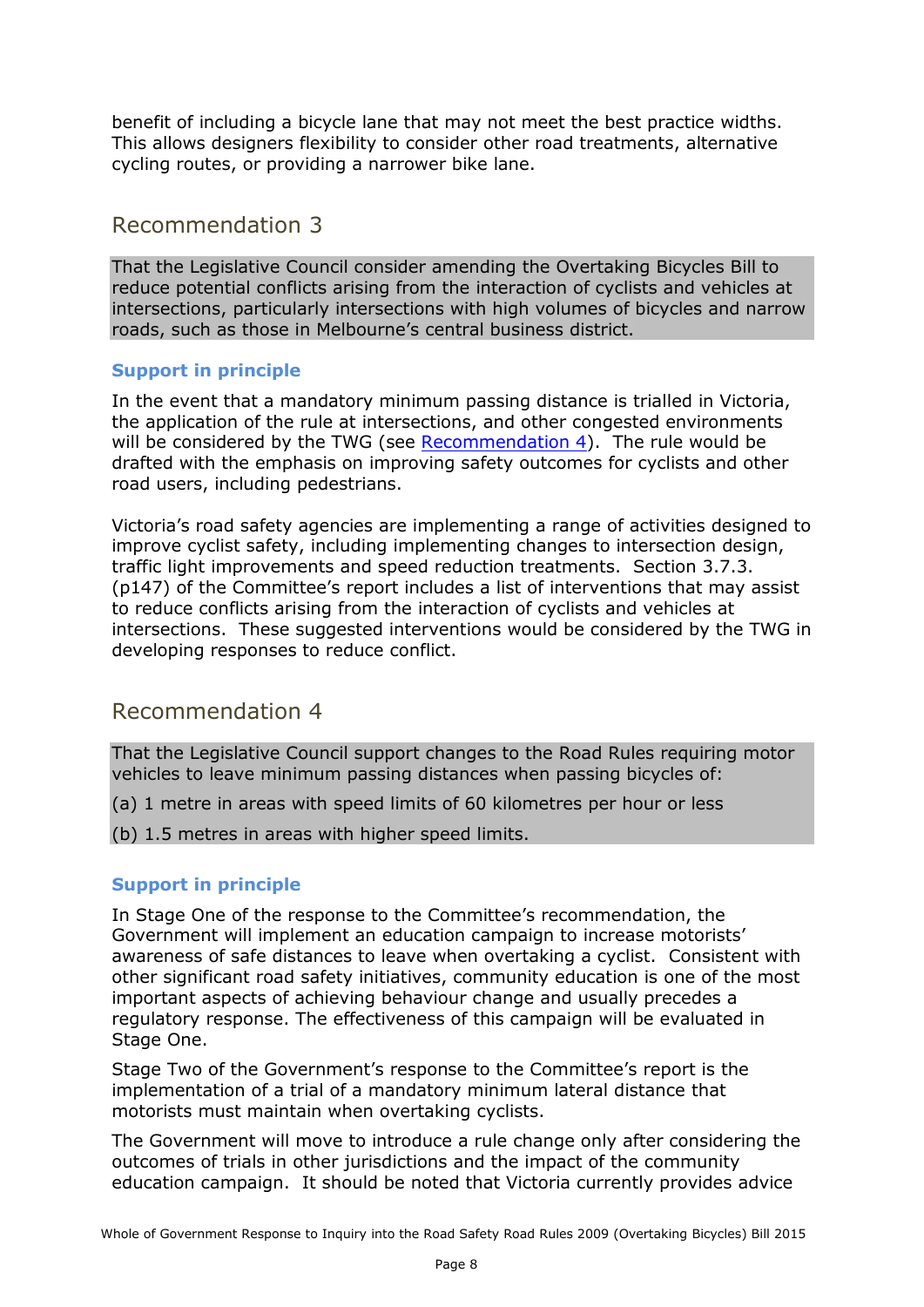to motorists that they should leave at least a 1 metre clearance at speeds of up to 60 kms per hour and more in higher speed environments.

There are a number of regulatory complexities and enforcement challenges to address if the rule is to deliver improved safety outcomes for cyclists. If Stage Two is implemented, the TWG will examine how best to draft the rule to optimise safety outcomes while reducing negative unintended consequences. Consideration will be given in particular to impacts of allowing the crossing of single continuous centre lines and the application of the rule in congested space, difficult terrains and intersections (particularly CBD or inner urban where space is confined). The TWG will also take into account discussions underway in relation to the mandatory minimum overtaking rules, at a national level.

# <span id="page-8-0"></span>Recommendation 5

That the Government undertake a communication campaign to remind motorists that cyclists are permitted to ride two abreast and to encourage cyclists to be courteous in riding two abreast by not doing so where it will slow traffic down unnecessarily.

#### **Support in part**

VicRoads, with the support of the Transport Accident Commission, is developing a cycling road rules campaign which includes messaging to remind motorists it is legal for cyclists to ride two-abreast. This messaging aims to promote positive road sharing behaviour and motorists' tolerance of cyclists.

# <span id="page-8-1"></span>Recommendation 6

That, if specified minimum passing distances are introduced, the Government erect signage at relevant locations recommending that cyclists ride single file at specified times. Relevant locations would include high-volume arterial roads where it may be impossible for motorists to pass cyclists riding two abreast while maintaining the minimum passing distance.

#### **Support in principle**

If a regulatory change is trialled, VicRoads will consider the best use of signage to support a mandatory minimum passing distance. While road signage is generally kept to a minimum, there may be specific locations where signage is required for safety purposes, for example on winding, mountainous roads.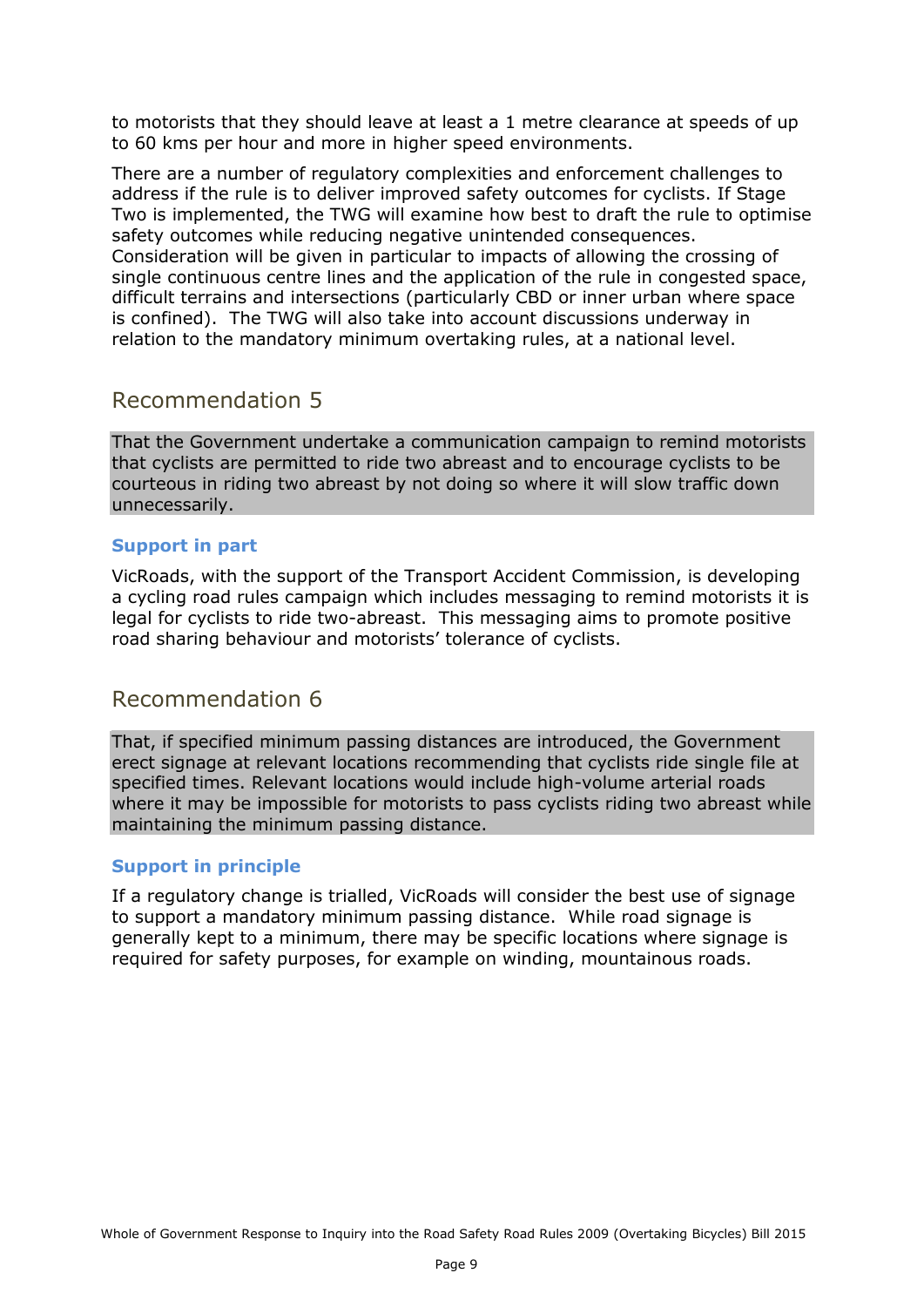<span id="page-9-1"></span>That, if the Road Rules are changed to allow motorists to cross centre lines when passing bicycles, the Government undertake research to understand the risk posed to motorcyclists travelling in the opposite direction when cars cross centre lines. Based on this research, the Government should develop a strategy to mitigate this risk.

#### **Support in principle**

If Stage Two is implemented, the Government will ask the TWG to review the safety benefits and risks of the exemptions proposed under [Recommendation 8.](#page-9-0) This review will inform which exemptions, if any, are adopted. The government will not support allowing crossing double-centre lines.

## <span id="page-9-2"></span>Recommendation 8

<span id="page-9-0"></span>That the Legislative Council support changes to the Road Rules allowing motorists to do the following when passing bicycles if safe:

- (a) cross the centre of an unmarked two-way road
- (b) cross a dividing line separating traffic travelling in different directions (including single lines, double lines, broken lines and continuous lines)
- (c) drive on a dividing strip
- (d) drive across the edge of a painted island
- (e) cross lines separating lanes in a multi-lane road (including continuous lines)
- (f) drive over the edge line of a road.

#### **Support in part**

The exemptions to road rules proposed in [Recommendation 8](#page-9-0) are intended to increase the opportunities for motorists to pass cyclists and allow a safe lateral clearance. The Government considered this intent and supports those parts of the recommendation which are currently allowed under the road rules. In Stage Two (if progressed), the Government will ask the TWG to review those parts which are currently not allowed under the road rules, with the exception of double lines as referenced under Recommendation 8 (b). However the Government does not support any rule amendments that reduce rather than enhance safety outcomes.

The recommendation to allow motorists to cross over double lines in order to pass a cyclist would create unsafe situations for the vehicle crossing the double line and any oncoming vehicles, including motorcycles or cyclists. The purpose of double lines is to communicate it is unsafe to pass. Given this, the Government does not support allowing motorists to cross a double continuous line.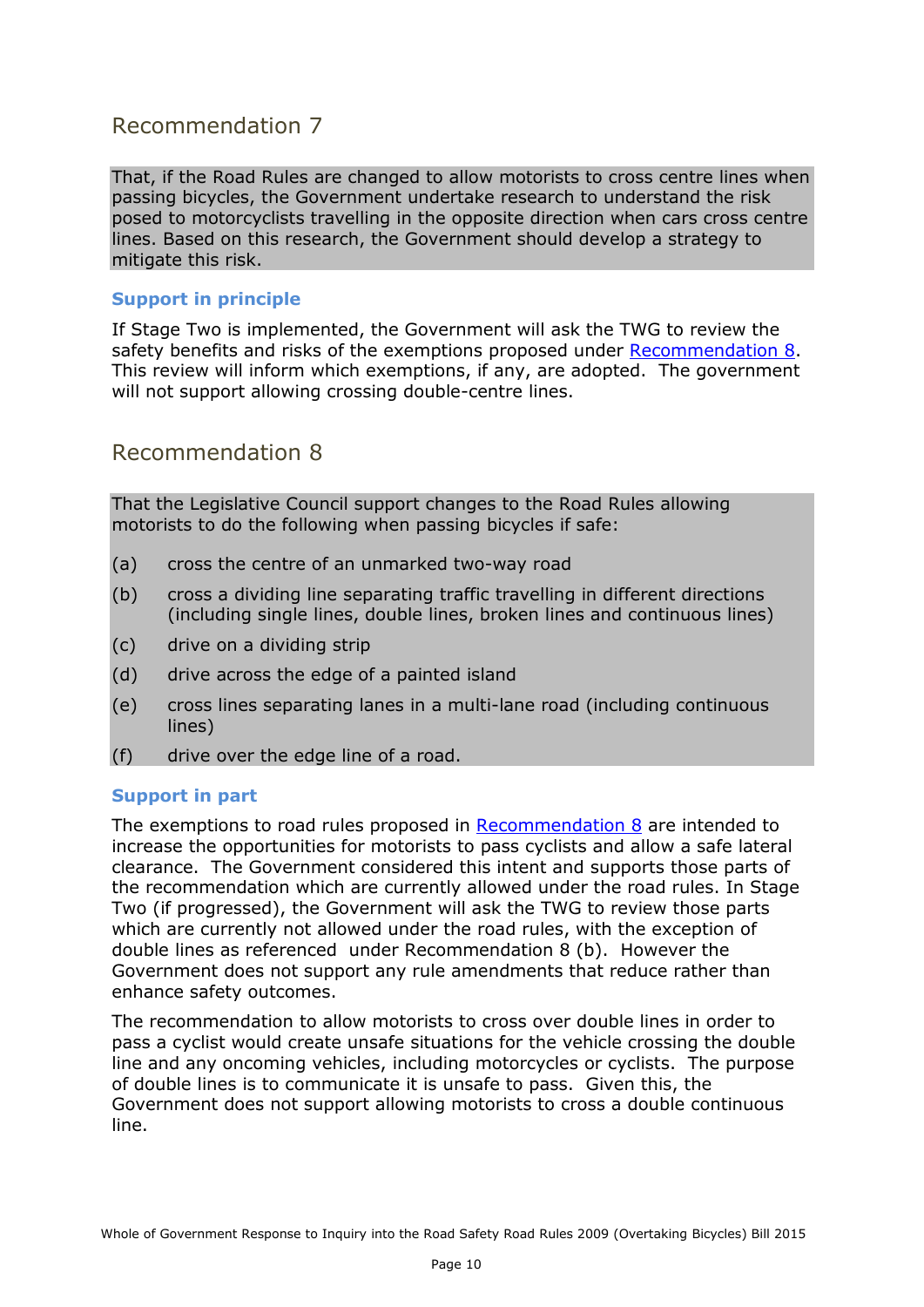Motorists are allowed to overtake a bicycle, an obstruction or other vehicle under 8a, 8d (depending on the nature of line markings), 8e (depending on nature of line marking) and 8f (depending on nature of line marking).

The TWG will investigate all aspects of Recommendation 8 which are currently not allowed under Road Safety Road Rules (with the exception of 8b 'double lines') with a view to assessing the net impact on safety.

## <span id="page-10-0"></span>Recommendation 9

That, regardless of whether or not the Overtaking Bicycles Bill is passed, the Government undertake an education campaign to increase motorists' awareness of the safe distance to leave when passing bicycles. In developing a campaign, the Government should build on the materials and learnings from other Australian states and territories. The campaign should be developed with VicRoads and the Transport Accident Commission, to draw on their expertise and integrate the message with other road safety campaigns.

#### **Support in full**

The Government supports the recommendation that VicRoads and the Transport Accident Commission develop an education campaign to increase motorists' awareness of safe distances to leave when overtaking a cyclist. Consistent with other significant road safety behaviour change, the Government believes that the delivery of an awareness campaign is one of the most important aspects of achieving behaviour change. The awareness campaign will complement a number of communication efforts to promote safety around cyclists including the Travel Happy – Share the Road and the Cycling Road Rules Review social marketing campaigns.

# <span id="page-10-1"></span>Recommendation 10

That, if specified minimum passing distance rules are introduced, the Government amend learner driver materials and tests to reflect the new rules.

#### **Support in principle**

If a permanent regulatory change is introduced, the Government will ask VicRoads to review learner resources including tests, and where feasible and appropriate to learning outcomes, update or amend in accordance with rule changes.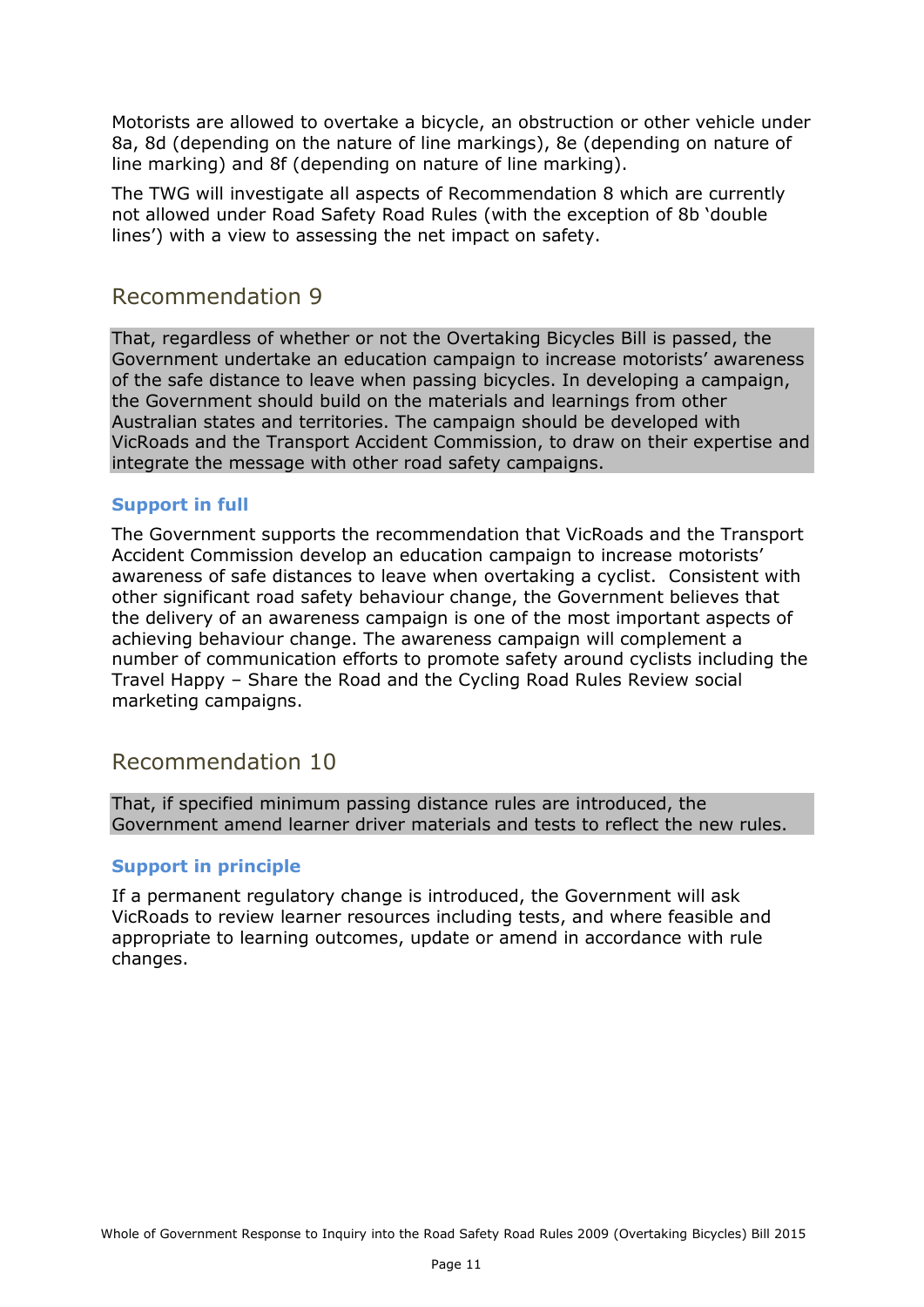<span id="page-11-1"></span>That, if specified minimum passing distance rules are introduced, the Government erect signs on key cycling routes and higher-risk locations to remind motorists of the rules. In developing the signage, the Government should note research about changing driver behaviour to ensure that the signs are as effective as possible.

#### **Support in part**

Road signage is deliberately kept to a minimum as it creates increased visual clutter and increases cognitive demands on road users.

If a regulatory change is trialled, VicRoads will consider the best use of signage to support a mandatory minimum passing distance. VicRoads may identify situations where signage may be required for regulatory purposes to support a minimum mandatory overtaking distance.

## <span id="page-11-2"></span>Recommendation 12

That, if specified minimum passing distance rules are introduced, the Government implement a training program for police designed to ensure that police understand the reasons for the rules, to encourage empathy for cyclists and to provide guidance as to what constitutes sufficient evidence to issue an infringement notice.

#### **Support in principle**

Victoria Police has existing processes in place for briefing and training of members regarding changes to the road rules, and should Stage 2 be implemented, the minimum passing distance rule will be addressed using those processes, including procedures for enforcement. It is noted that empathy and impartiality are already fundamental tenets of Victoria Police operations.

# <span id="page-11-3"></span>Recommendation 13

<span id="page-11-0"></span>That, if specified minimum passing distance rules are introduced, the Government investigate technological solutions to assist with the identification of offenders and the enforcement of the rules.

#### **Support in principle**

The Government will ask the TWG to assess the most effective way of enforcing the rule if it is implemented. This would include assessing the viability of using technology, including bike mounted distance monitors and video capture technology, for enforcement purposes. The TWG will be asked to consider the outcomes of the Queensland Government's trial of technology for enforcement of the 1 metre rule in that state.

A number of requirements will need to be satisfied for the technology to be suitable for enforcement purposes: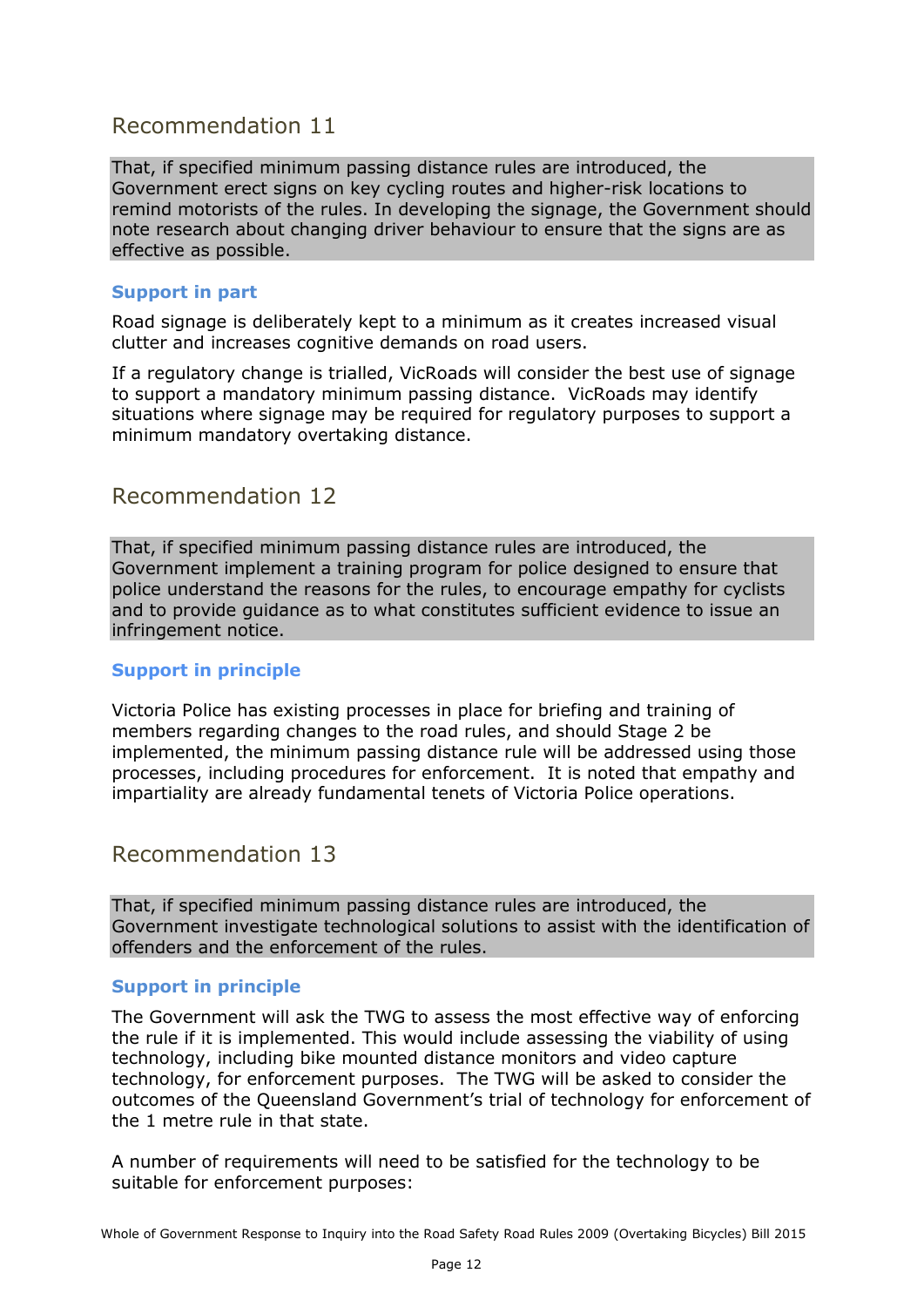- The *National Measurement Act 1960* (**Act**), which is supplemented by the *National Measurement Regulations 1999* (**Regulations**) would apply to any equipment used to measure distances that are to be relied upon for any legal purpose (Act, s 10).
- In addition, s43 of the Victorian *Interpretation of Legislation Act 1984*, states that "in the measurement of a distance for the purposes of an Act or subordinate instrument, the distance shall, unless the contrary intention appears, be measured in a straight line on a horizontal plane". It may be difficult to establish that a measurement taken from a device attached to a bicycle meet these requirements, and
- <span id="page-12-0"></span> evidentiary requirements of video recordings require a video to be recorded and submitted in a format that cannot be changed or manipulated.

That, if specified minimum passing distance rules are introduced, the Government task a suitable body with evaluating the impact of the rules in Victoria. The learnings from the Queensland evaluation should be taken into account in designing the Victorian evaluation. Among other things, the evaluation should:

(a) compare driver behaviour and attitudes before and after the rules are changed

(b) identify any changes in cyclist behaviour as a result of the rule changes

(c) look for any impact on the risk of head-on collisions from allowing motorists to cross unbroken centre lines to pass cyclists (including accidents with motorcyclists)

(d) consider the effectiveness of any education and awareness campaigns.

#### **Support in full**

The Victorian government is committed to evaluating the effectiveness of education campaigns and potential regulatory change, and their effectiveness in influencing road user behaviour and road safety outcomes.